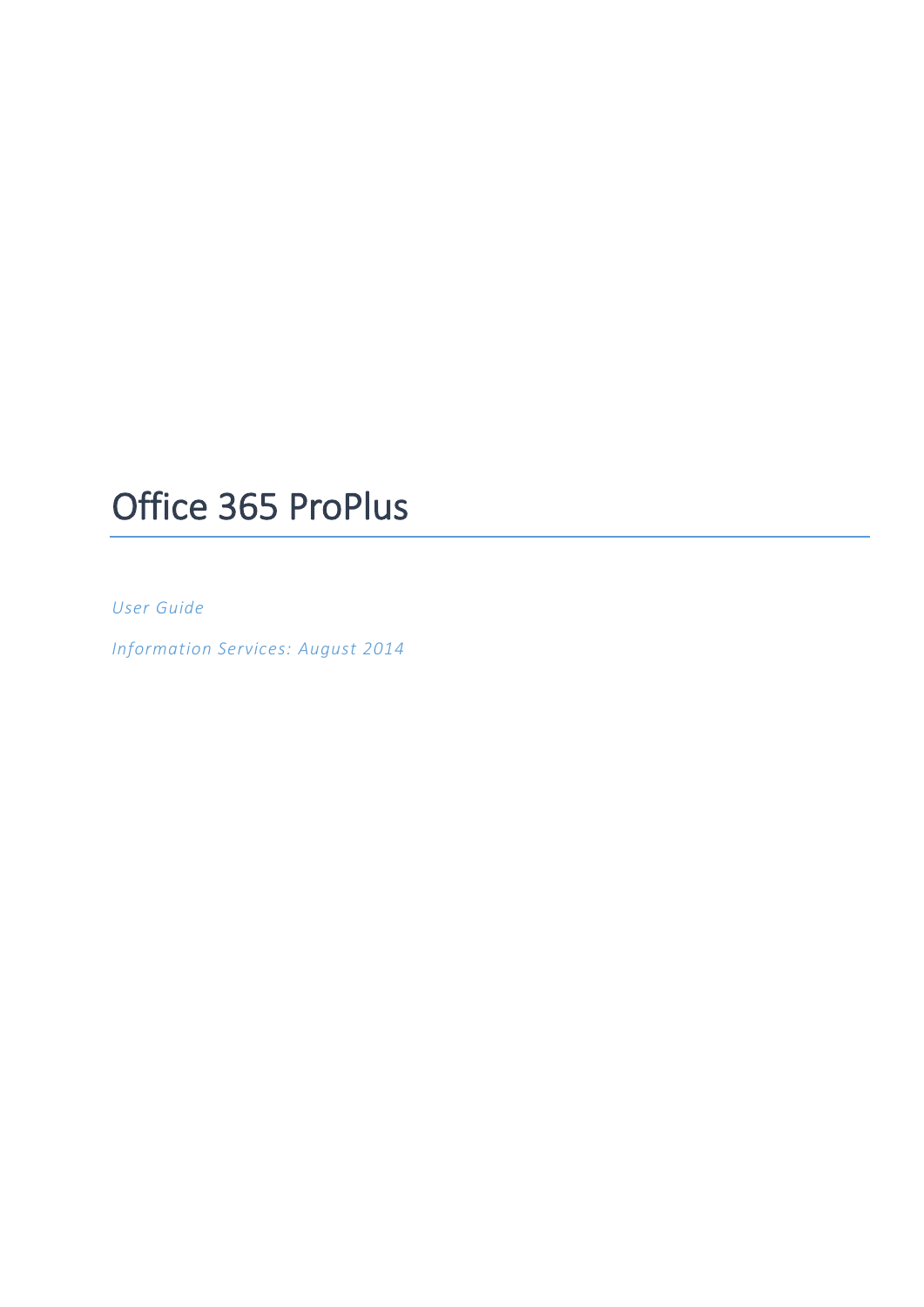# Installing Office 365 ProPlus on Mac or PC

See page 2 for hardware specifications

| Login to your                |    | 1. Goto                                      |                                                            |  |  |  |  |
|------------------------------|----|----------------------------------------------|------------------------------------------------------------|--|--|--|--|
| email                        |    | https://outlook.com/owa/hw.ac.uk             | ⊠<br><b>Authentication Required</b>                        |  |  |  |  |
|                              |    | 2. Enter your HWU User Name and              | 2<br>Enter user name and password for https://sts.hw.ac.uk |  |  |  |  |
|                              |    | password                                     | User Name: ms198@hw.ac.uk                                  |  |  |  |  |
|                              | 3. | Click OK                                     | Password: 000000                                           |  |  |  |  |
|                              |    |                                              | OK<br>Cancel                                               |  |  |  |  |
| Go to                        |    | 4. Click on Settings and then                | Stephen, Moira -<br>ø                                      |  |  |  |  |
| <b>Settings</b>              |    | Office 365 settings                          | Refresh                                                    |  |  |  |  |
|                              |    |                                              | Set automatic replies<br><b>Display settings</b>           |  |  |  |  |
|                              |    |                                              | Manage apps                                                |  |  |  |  |
|                              |    |                                              | <b>Offline settings</b>                                    |  |  |  |  |
|                              |    |                                              | Change theme<br><b>Options</b>                             |  |  |  |  |
|                              |    |                                              | Office 365 settings                                        |  |  |  |  |
|                              |    |                                              |                                                            |  |  |  |  |
| Locate the 5. Click Software |    |                                              |                                                            |  |  |  |  |
| <b>Software</b>              |    |                                              | Software                                                   |  |  |  |  |
|                              |    |                                              | Install and manage software.                               |  |  |  |  |
|                              |    |                                              |                                                            |  |  |  |  |
|                              | 6. | Then Office                                  |                                                            |  |  |  |  |
|                              |    |                                              | Software                                                   |  |  |  |  |
|                              |    |                                              | Office                                                     |  |  |  |  |
|                              |    |                                              | Lync                                                       |  |  |  |  |
|                              |    |                                              | OneDrive                                                   |  |  |  |  |
|                              |    |                                              | Tools & add-ins                                            |  |  |  |  |
|                              |    |                                              | Desktop setup                                              |  |  |  |  |
|                              |    |                                              | Phone & tablet                                             |  |  |  |  |
|                              |    | Mac users 7. Click Install                   |                                                            |  |  |  |  |
|                              |    | If prompted for a product key or sign in     | Install                                                    |  |  |  |  |
|                              |    | Click Sign in to an existing                 |                                                            |  |  |  |  |
|                              |    | Office 365 subscription                      |                                                            |  |  |  |  |
|                              |    | Enter your full HWU user ID<br>٠             |                                                            |  |  |  |  |
|                              |    | e.g. abc123@hw.ac.uk and                     |                                                            |  |  |  |  |
|                              |    | your password                                |                                                            |  |  |  |  |
|                              |    |                                              |                                                            |  |  |  |  |
| <b>PC users</b>              |    | We recommend that you install the default    |                                                            |  |  |  |  |
|                              |    | 32-bit version                               | Install                                                    |  |  |  |  |
|                              |    | (see PC requirements for Office 365          |                                                            |  |  |  |  |
|                              |    | ProPlus below if you wish to install the 64- |                                                            |  |  |  |  |
|                              |    | bit version)                                 |                                                            |  |  |  |  |
|                              |    |                                              |                                                            |  |  |  |  |
|                              | 8. | <b>Click Install</b>                         |                                                            |  |  |  |  |
|                              |    |                                              |                                                            |  |  |  |  |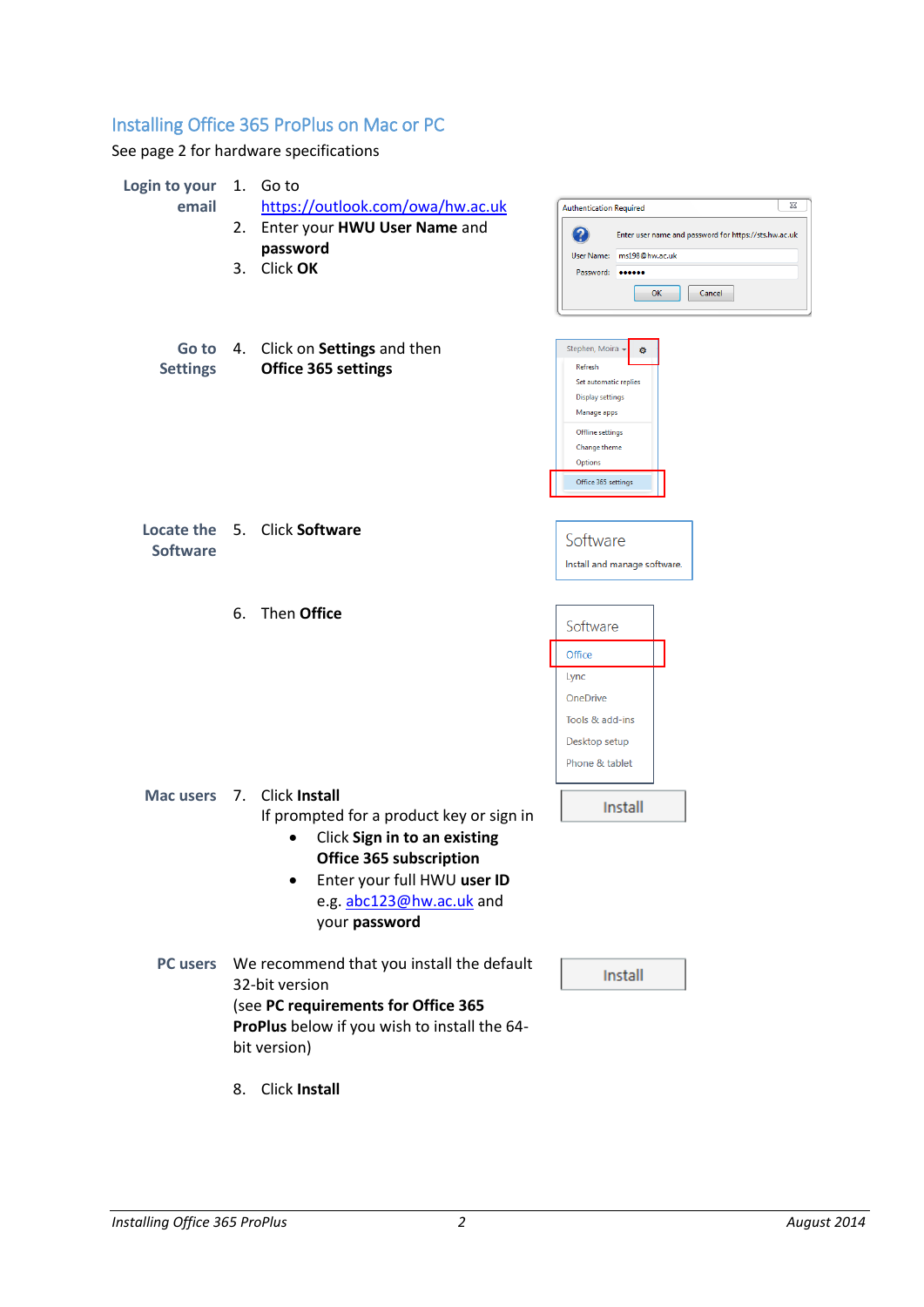### Hardware specifications

#### PC requirements for Office 365 ProPlus

Windows 7 • Windows 8 • Windows 8.1

#### **Please note that this product cannot be installed on the Microsoft Surface RT**

Although the 32-bit Office can be installed on 32-bit or 64-bit operating systems (the 64-bit Office can only be installed on 64-bit operating systems) installing the **32-bit version** is recommended.

If you have a 64-bit Operating System and wish to install the 64-bit version

- Click **Advanced**
- Choose **64-bit** from the dropdown list

#### *Computer and processor*

1 GHZ or faster x86 or 64-bit processor.

#### *Memory*

- $\bullet$  1 GB RAM (32-bit)
- 2 GB RAM (64-bit) recommended for graphics features, Outlook Instant Search, and certain advanced functionality.

#### *Disk space*

• 3 gigabytes (GB)

#### *Monitor resolution*

 $\bullet$  1024 x 768

#### Mac requirements for Office 365 ProPlus

- A Mac computer with an Intel processor.
- Mac OS X version 10.5.8 or later.

#### *Memory*

• 1 GB of RAM recommended.

#### *Disk space*

- 2.5 GB of available hard disk space.
- HFS+ hard disk format (also known as Mac OS Extended or HFS Plus).
- DVD drive or connection to a local area network (if installing over a network).

#### *Monitor*

• 1280 x 768 or higher resolution monitor

#### iPhone requirements for Office Mobile for iPhone

- iPhone 4
- iPhone 5
- iPhone 5s
- iPod Touch 5th generation